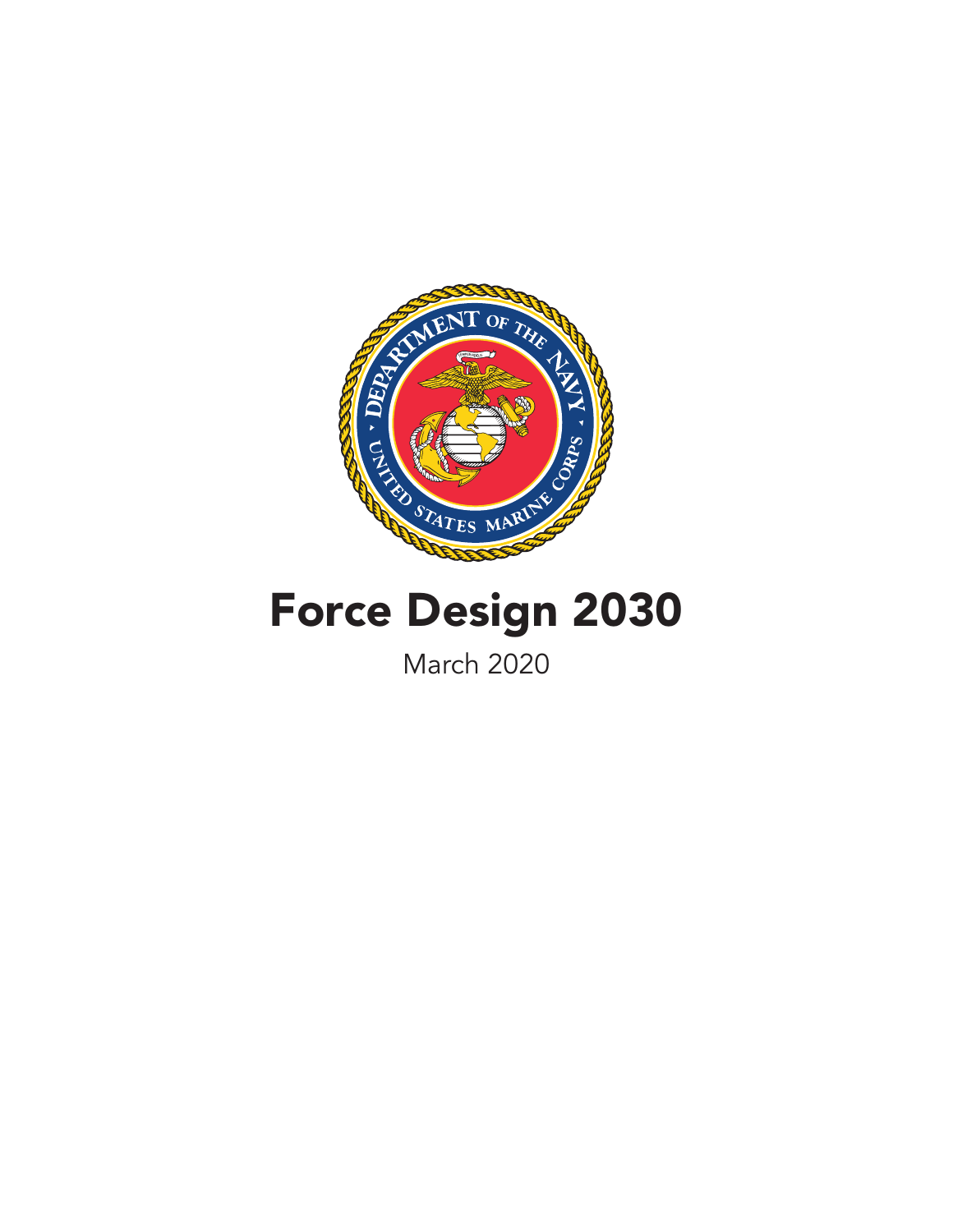# "Transformation is a process, not an event."

— John P. Kotter

Harvard Business School

# BOTTOM LINE UP FRONT

This report describes the progress of the Marine Corps on my watch in preparing for the sweeping changes needed to meet the principal challenges facing the institution: effectively playing our role as the nation's naval expeditionary force-in-readiness, while simultaneously modernizing the force in accordance with the National Defense Strategy (NDS) – and doing both within the fiscal resources we are provided. A certain degree of institutional change is inevitable when confronting modernization on this scale, and that type of change is hard. As such, I want to be clear up front: our force design effort is a work in progress. Thanks to the dedication and effort of a great many Marines, Sailors, and civilians over the last six months, we have come to a clearer understanding of some force design changes we can confidently make today, while identifying other areas that require additional analysis. This reports explains, at length and in some detail, my argument for change, our force design methodology and organization, my personal assessment of the work to date, and the steps we are taking to move the force design effort into the next phase.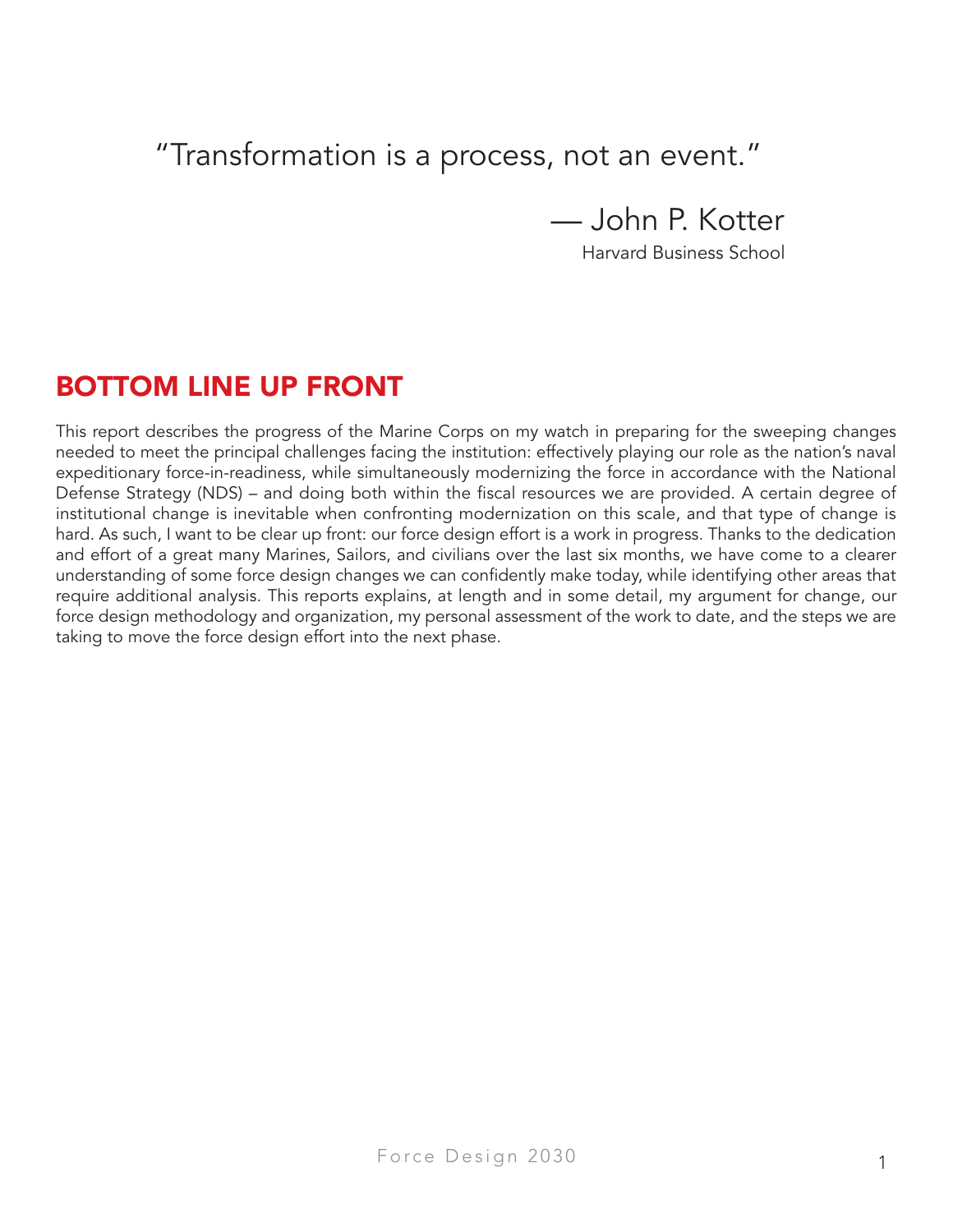# STRATEGIC GUIDANCE – THE NATIONAL DEFENSE STRATEGY

The 2018 National Defense Strategy redirected the Marine Corps' mission focus from countering violent extremists in the Middle East to great power/peer-level competition, with special emphasis on the Indo-Pacific. Such a profound shift in missions, from inland to littoral, and from non-state actor to peer competitor, necessarily requires substantial adjustments in how we organize, train, and equip our Corps. A return to our historic role in the maritime littoral will also demand greater integration with the Navy and a reaffirmation of that strategic partnership. As a consequence, we must transform our traditional models for organizing, training, and equipping the force to meet new desired ends, and do so in full partnership with the Navy.

# THE ARGUMENT FOR CHANGE

Our current force design, optimized for large-scale amphibious forcible entry and sustained operations ashore, has persisted unchanged in its essential inspiration since the 1950s. It has changed in details of equipment and doctrine as technology has advanced toward greater range and lethality of weapon systems. In light of unrelenting increases in the range, accuracy, and lethality of modern weapons; the rise of revisionist powers with the technical acumen and economic heft to integrate those weapons and other technologies for direct or indirect confrontation with the U.S.; and the persistence of rogue regimes possessing enough of those attributes to threaten United States interests, I am convinced that the defining attributes of our current force design are no longer what the nation requires of the Marine Corps.

### IMPLICATIONS FOR FORCE DESIGN

This imperative for change explains why I concur with the diagnosis of my predecessor that, "The Marine Corps is not organized, trained, equipped, or postured to meet the demands of the rapidly evolving future operating environment." I assess that the current force is unsuited to future requirements in size, capacity, and specific capability:

# Size and Capacity

Operating under the assumption that we will not receive additional resources, we must divest certain existing capabilities and capacities to free resources for essential new capabilities. The most logical way to approach divestment is to take a systems perspective and reduce infantry battalions while proportionally reducing the organizations dedicated to supporting **these battalions** – direct support artillery, ground mobility assets, assault support aviation, light attack aviation, and combat service support capabilities whose capacity is similarly related to the size of the ground and air combat elements to be supported.

### Specific Capability

With the shift in our primary focus to great power competition and a renewed focus on the Indo-Pacific region, the current force has shortfalls in capabilities needed to support emerging joint, naval, and Marine Corps operating concepts.

We have shortfalls in expeditionary long-range precision fires; medium- to long-range air defense systems; short-range (point defense) air defense systems; high-endurance, long-range unmanned systems with Intelligence, Surveillance, and Reconnaissance (ISR), Electronic Warfare (EW), and lethal strike capabilities; and disruptive and less-lethal capabilities appropriate for countering malign activity by actors pursuing maritime "gray zone" strategies.

Similarly – and understandably, in a force that was designed with different assumptions regarding threat and environment – there are some capabilities that I assess we are over-invested in. A partial list includes heavily armored ground combat systems (tanks), towed cannon artillery, and short-range, low endurance unmanned aerial systems (UAS) incapable of employing lethal effects. Finally, as an element of the integrated naval force, we have capability and capacity excesses and shortfalls in areas not organic to the Marine Corps, but which are essential to our ability to contribute to sea control and sea denial in a contested littoral environment.

These include a requirement for smaller, lower signature, and more affordable amphibious ships and a shortfall in affordable, distributable platforms that will enable littoral maneuver and provide logistical support in a very challenging theater for the kind of operations envisioned in our current concepts.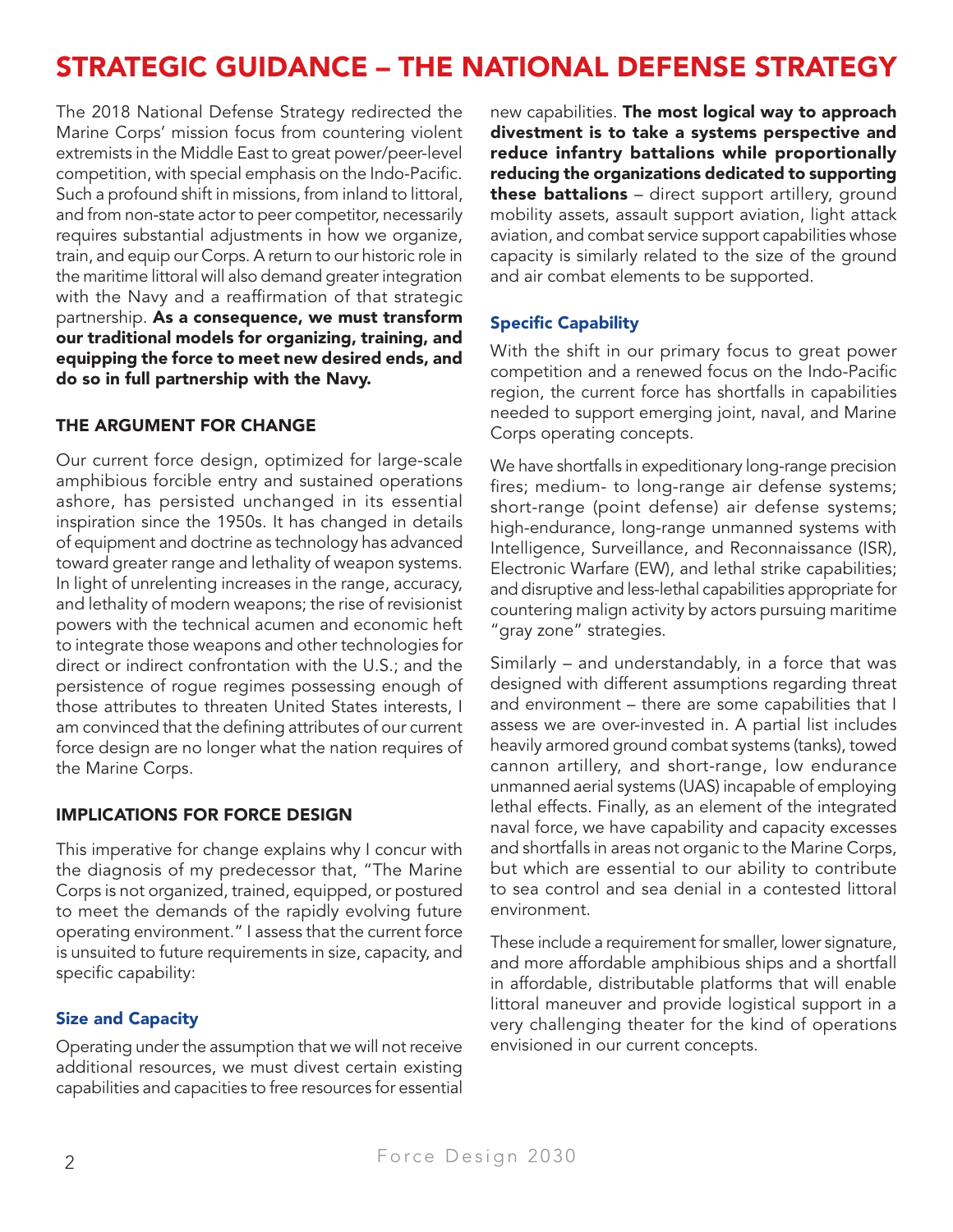# STARTING POINT FOR FORCE DESIGN – VISION AND EXPECTATIONS

The Commandant's Planning Guidance (CPG) I issued in July 2019 identified force design as my number one priority. That prioritization was the result of my direct participation in five years of naval and global war games while the Commanding General of I MEF, Commander of Marine Corps Forces Pacific, and Deputy Commandant for Combat Development and Integration. Those war games helped shape my conclusion that modest and incremental improvements to our existing force structure and legacy capabilities would be insufficient to overcome evolving threat capabilities, nor would they enable us to develop forces required to execute our approved naval concepts.

In my planning guidance I outlined expectations regarding future force design, to include describing a number of specific attributes I saw as essential. Informed by trends in military technology, specifically the emergence and proliferation of the Mature Precision Strike Regime (MPSR), the rise of gray zone activities, and the Service imperative for maritime campaigning, I provided the following direction:

#### (1) "We must acknowledge the impacts of proliferated precision long-range fires, mines, and other smart weapons, and seek innovative ways to overcome these threat capabilities."

(2) "Future force development requires a wider range of force options and capabilities. The Marine Corps must be able to fight at sea, from the sea, and from the land to the sea; operate and persist within range of adversary long-range fires; maneuver across the seaward and landward portions of complex littorals; and sense, shoot, and sustain while combining the physical and information domains to achieve desired outcomes. Achieving this end state requires a force that can create the virtues of mass without the vulnerabilities of concentration, thanks to mobile and low-signature sensors and weapons."

(3) In the context of force design, we need better answers to the question "what does the Navy need from the Marine Corps?"

(4) I highlighted the naval operating concepts that shape the current, evolving vision of how we will fight in the future. Central among these are the Navy's vision of *Distributed Maritime Operations* (DMO) and the related

# *"We must transform…to meet new desired ends, and do so in full partnership with the Navy."*

Marine Corps and Navy concepts of *Littoral Operations in a Contested Environment* (LOCE) and *Expeditionary Advance Base Operations* (EABO). I also referenced the draft Marine Corps concept of "Stand-In Forces," an offshoot of EABO that emphasizes the generation of, "technically disruptive, tactical stand-in engagements that confront aggressor naval forces with an array of low signature, affordable, and risk-worthy platforms and payloads."

(5) "While we stand by to perform such other duties as the President may direct, foreign humanitarian assistance, disaster relief, and noncombatant evacuations do not define us – they are not our identity. Rather, they are the day-to-day consequence of being the force-in-readiness. We are not designing an across-the-ROMO force; but rather, a force intended to prevent major conflict and deter the escalation of conflict within the ROMO."

(6) "I do not believe joint forcible entry operations (JFEO) are irrelevant or an operational anachronism; however, we must acknowledge that different approaches are required given the proliferation of anti-access/area denial (A2AD) threat capabilities in mutually contested spaces."

(7) "As the preeminent littoral warfare and expeditionary warfare service, we must engage in a more robust discussion regarding naval expeditionary forces and capabilities not resident with the Marine Corps such as coastal/riverine forces, naval construction forces, and mine countermeasure forces. We must ask ourselves whether it is prudent to absorb some of those functions, forces, and capabilities to create a single naval expeditionary force whereby the Commandant could better ensure their readiness and resourcing."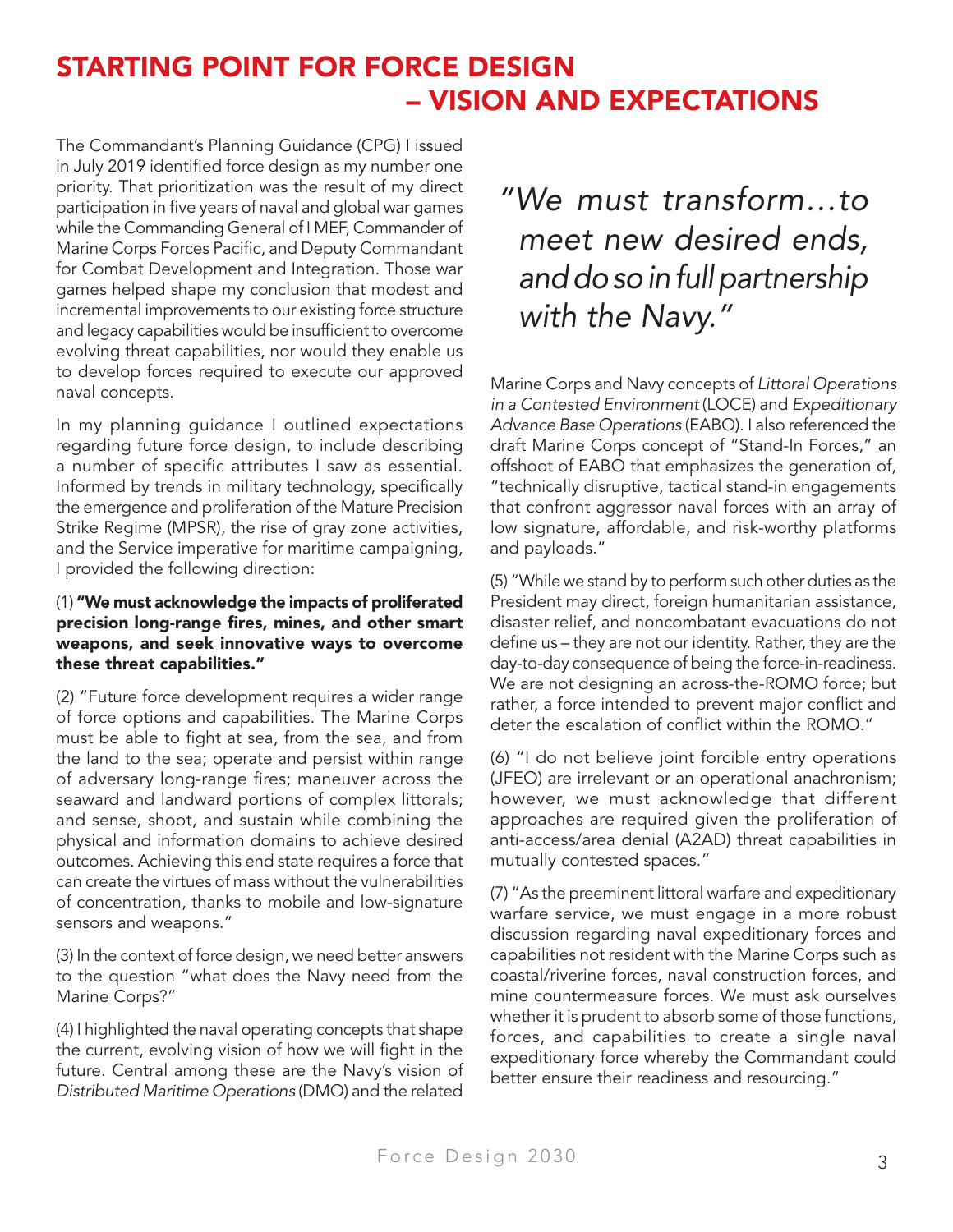Broadly speaking, our future force must align to the NDS. Thus, we will purpose-build forces capable of assurance and deterrence – forces that are "combat credible" in accordance with the NDS. In short, our future forces:

- Will be capable of successfully competing and winning in the gray zone
- Will be a single, integrated total force, and not distinct and semi-independent active and reserve components
- Will be, while purpose-built to support joint maritime campaigning, inherently capable of facilitating other joint operations

Enabling these core characteristics, our future Marines will possess the physical and mental toughness, tenacity, initiative and aggressiveness necessary to win in close combat, along with the intellectual and technical skills required to innovate, adapt, and succeed in the rapidly changing 21st century operating environment. We will equip our Marines with mobile, low-signature sensors and weapons that can provide a landward complement to Navy capabilities for surface warfare, antisubmarine warfare, air and missile defense, and airborne early warning. And in partnership with the Navy, our units will possess littoral maneuver capabilities to include high-speed, long-range, low-signature craft capable of maneuvering Marines for a variety of missions.

*"war games helped shape my conclusion that modest and incremental improvements to our existing force structure and legacy capabilities would be insufficient to overcome evolving threat capabilities."*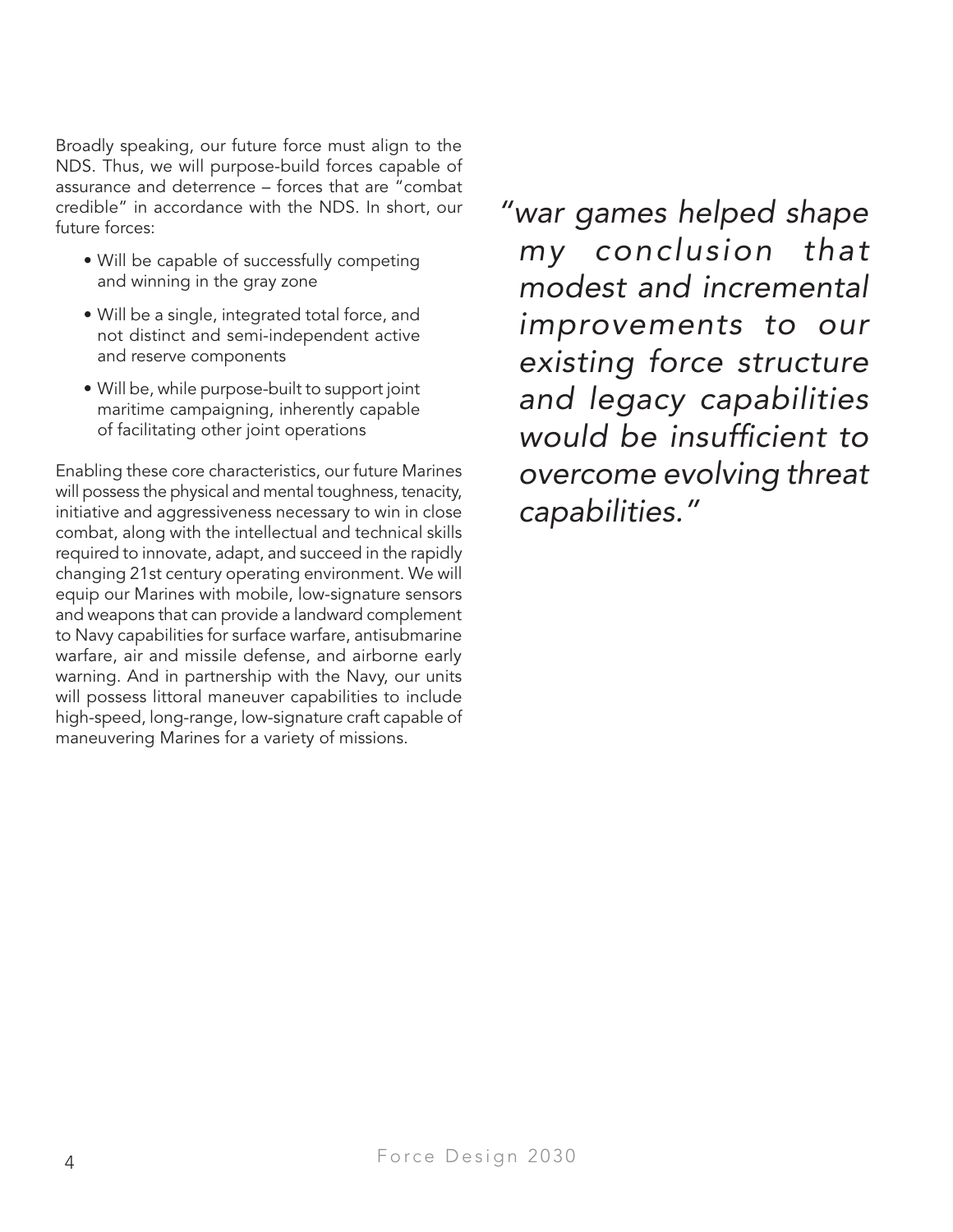# FORCE DESIGN EFFORT

# **METHODOLOGY**

Our force design effort is framed in four phases. Phase I focused on problem framing, began in July 2019, and centered on a small operational planning team (OPT) that worked directly with me to establish an initial visualization of the future force as well as aim points for follow-on work.

Phase II began in September 2019, when the OPT's initial work transitioned to the Deputy Commandant for Combat Development and Integration (DC CD&I). The DC CD&I subsequently established twelve functionally and organizationally-focused Integrated Planning Teams (IPTs) to assess our current design and develop future force design recommendations. These IPTs were organized to address: (1) MEU reconfiguration; (2) the Marine Littoral Regiment construct; (3) Maritime Prepositioning Force reconfiguration; (4) aviation in support of the FMF; (5) logistics in support of the FMF; (6) anti-ship capabilities; (7) medium-range air defense capabilities; (8) infantry battalion reorganization; (9) manned-unmanned capability balance; (10) objective network requirements; (11) training and education; and (12) the reserves.

Upon completion of these twelve IPTs, an overarching IPT was established in February 2020 tasked with synchronizing and integrating all previous outputs and producing a plan of action for Phase III. Phase III will concentrate on rapid and iterative wargaming, analysis, and experimentation, while Phase IV will focus on refinement, validation, and implementation via the Planning, Programming, Budgeting, and Execution System (PPBES). This interim report summarizes the results of our efforts in Phase I and II, while articulating our plan of action for subsequent phases of force design.

### WARGAMING

Phase II of Force Design devised and executed a series of deliberate war games providing both an initial analysis of the Phase I effort as well as guidance to inform subsequent efforts. Additionally, the Phase II effort drew upon the results of a wider body of Marine Corps and Naval Service wargaming and analysis that had been conducted before its work began. It is important to note that, although much has been learned from this body of earlier work, to date we have explored initial implications of the EABO and LOCE concepts in a limited number of scenarios, permitting some inferences

about elements of the force design the IPT ultimately proposed. A much more comprehensive follow-on effort must be made to wargame and analyze all aspects of our force design conclusions. Of particular importance in informing the Phase II effort were a series of war games conducted by the Marine Corps Warfighting Laboratory (MCWL), including the POM-20 wargame in March 2018 and a series of games in October 2019, the June 2019 Naval Services wargame, U.S. Indo-Pacific Command's (INDOPACOM) August 2019 Global XI Wargame, and the Joint Staff J7's Globally Integrated Wargame in September and November 2019. While these war games, again, were not designed to test the specific force design recommendations advanced by the IPT, they did offer a number of key insights. These include:

- The individual / force element which shoots first has a decisive advantage.
- Forces that can continue to operate inside an adversary's long-range precision fire weapons engagement zone (WEZ) are more operationally relevant than forces which must rapidly maneuver to positions outside the WEZ in order to remain survivable. These "stand-in" forces attrite adversary forces, enable joint force access requirements, complicate targeting and consume adversary ISR resources, and prevent fait accompli scenarios.
- Range and operational reach matters in the Indo-Pacific Area of Responsibility (AOR).
- The hider-versus finder competition is real. Losing this competition has enormous and potentially catastrophic consequences. This makes success in the reconnaissance/counterreconnaissance mission an imperative for success.
- Forward bases and stations and fixed infrastructure are easily targeted, and extremely vulnerable to disruption.
- Mobility inside the WEZ is a competitive advantage and an operational imperative.
- Logistics (sustainability) is both a critical requirement and critical vulnerability. Forces that cannot sustain themselves inside the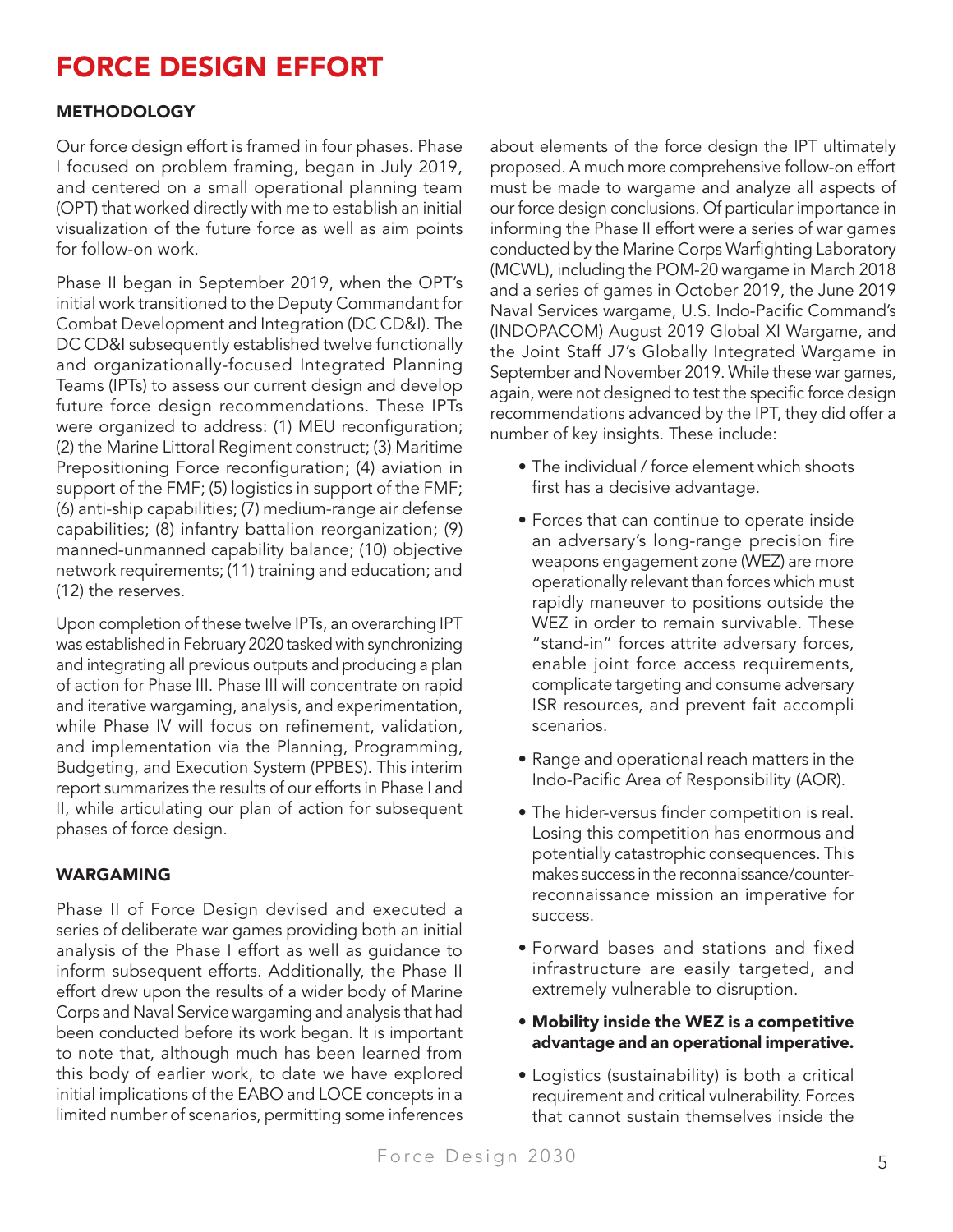WEZ are liabilities; however, those that can sustain themselves while executing reconnaissance and counter-reconnaissance missions create a competitive advantage.

• There is no avoiding attrition. In contingency operations against peer adversaries, we will lose aircraft, ships, ground tactical vehicles, and personnel. Force resilience – the ability of a force to absorb loss and continue to operate decisively – is critical.

### MODELING AND SIMULATION

Phase II was informed by the large body of previous campaign modeling done in conjunction with the wargaming efforts described above (as well as other related projects), along with modeling associated with the concurrent Navy-led Integrated Naval Force Structure Assessment (INFSA). This modeling informed the IPT's analysis on a number of considerations including munitions and other logistical requirements; probabilities of success in various types of surface-to-surface, surface-to-air, airto-air and air-to-surface engagements; and the range and probability of detection of sensors employed against various target arrays.

### EXPERIMENTATION

Limited experimentation has been conducted upon discrete elements of the future force utilizing approved naval concepts, to include some carefully constrained tests of the ability of the F-35B to operate and be sustained from austere, undeveloped landing sites. Some of this work has been conducted in the Indo-Pacific region in conjunction with scheduled training exercises conducted by 31st MEU. A single, limited-objective experiment addressing aspects of the organization, training, and

equipment of a Marine infantry battalion was conducted in support of the Force 2025 force structure review in 2016. We will need to conduct full-scale, empiricallybased experimentation of the future force in realistic maritime and littoral terrain. Our experimentation must be deliberate and iterative, informed by both threat developments and technology advancements.

#### INITIAL CMC DESIGN GUIDANCE

I provided the following specific guidance to bound the Phase II planning effort:

- Use the 2019 Commadant's Planning Guidance as REF A.
- Use approved naval concepts (DMO, EABO, and LOCE) as REF B.
- The legacy 2 MEB JFEO requirement is unsuitable as a force-sizing construct.
- Aside from the CPG's general guidance, orientation, and framing, start with the proverbial intellectual blank sheet of paper or white board, and build the operationally suitable force for 2030.
- Do not be constrained by current programsof-record.
- The force will be uniquely capable of performing EABO and Distributed Operations (DO).
- Use a threat-informed approach and naval warfare perspective.
- Plan for sufficient capacity to return the force to a 1:3 deployment to dwell ratio.

*"We will need to conduct full-scale, empirically-based experimentation of the future force in realistic maritime and littoral terrain. Our experimentation must be deliberate and iterative, informed by both threat developments and technology advancements."*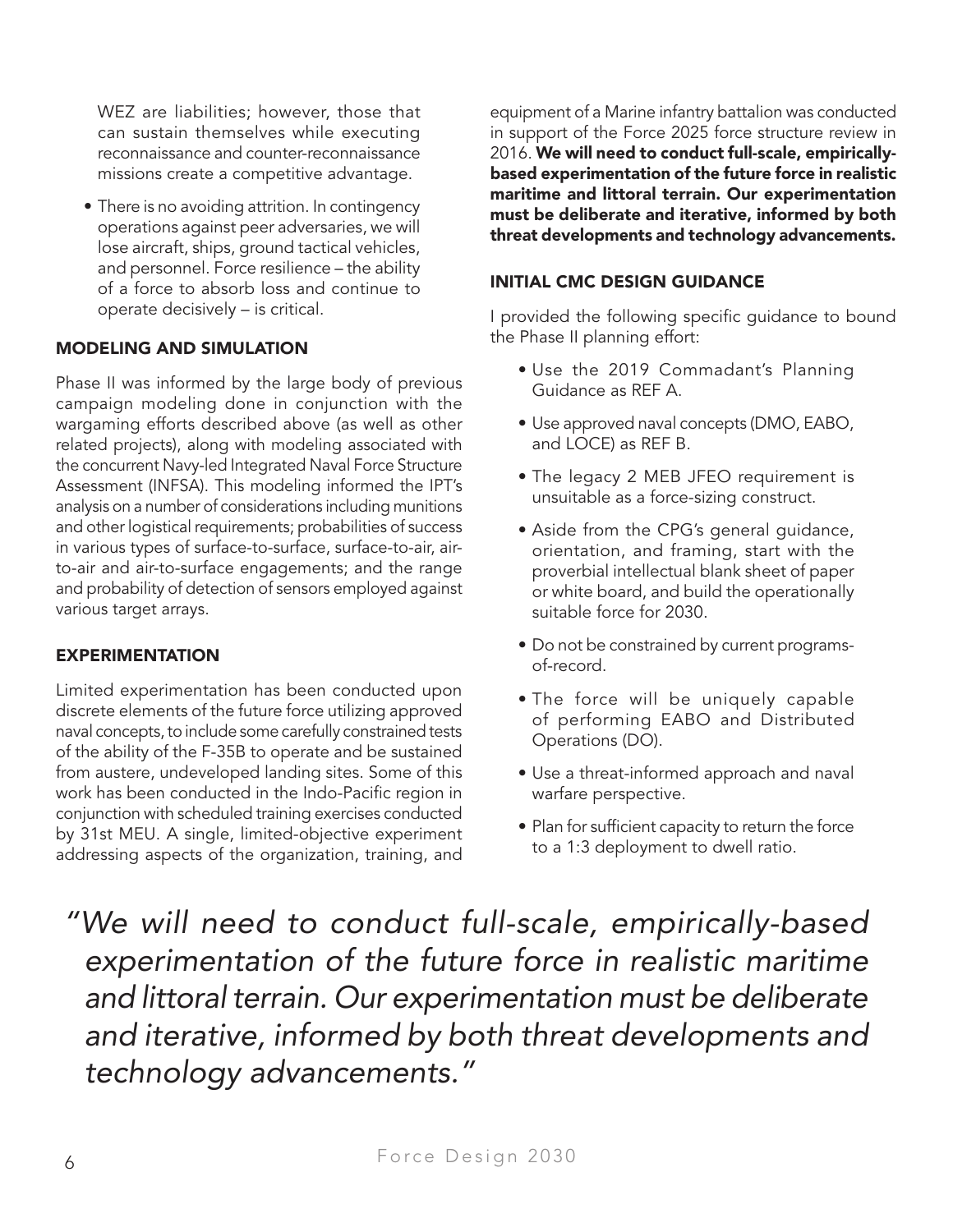# OBJECTIVE FORCE

The outcome of the Phase I and II effort was a redesigned "Objective Force" with the following characteristics:

# Total Fleet Marine Force (FMF) structure

• Reduction of approximately 12,000 Marines relative to the current Total Force by 2030

# Command Element

• Divestment of 3 active component law enforcement battalions

# Ground Combat Element

- 7 infantry regimental headquarters (divestment of 1 regimental headquarters)
- 21 active component infantry battalions (divestment of 3 battalions)
- 6 reserve component infantry battalions (divestment of 2 battalions)
- Redesign of remaining infantry battalions in the direction of greater lethality and flexibility, with reduced structure (a proposed reduction per infantry battalion of approximately 200 Marines).
- 5 cannon artillery batteries (divestment of 16 batteries)
- 21 rocket artillery batteries (increase of 14 batteries over current force)
- Zero tank companies (divestment of entire capacity of 7 companies and prepositioned capacity)
- 12 Light Armored Reconnaissance (LAR) companies (increase of 3 companies over current force)
- 4 Assault Amphibian (AA) companies (divestment of 2 companies)

### Air Combat Element

• 18 active component fighter attack (VMFA) squadrons, with a reduction in the number of aircraft per squadron to 10

- 14 active component medium tiltrotor (VMM) squadrons (recommended divestment of 3 squadrons)
- 5 active component heavy lift helicopter (HMH) squadrons (recommended divestment of 3 squadrons)
- 5 active component light attack helicopter (HMLA) squadrons (divestment of 2 squadrons)
- 4 active component aerial refueler transport (VMGR) squadrons (increase of one squadron over current force)
- 6 active component unmanned aerial vehicle (VMU) squadrons (increase of three squadrons over current force)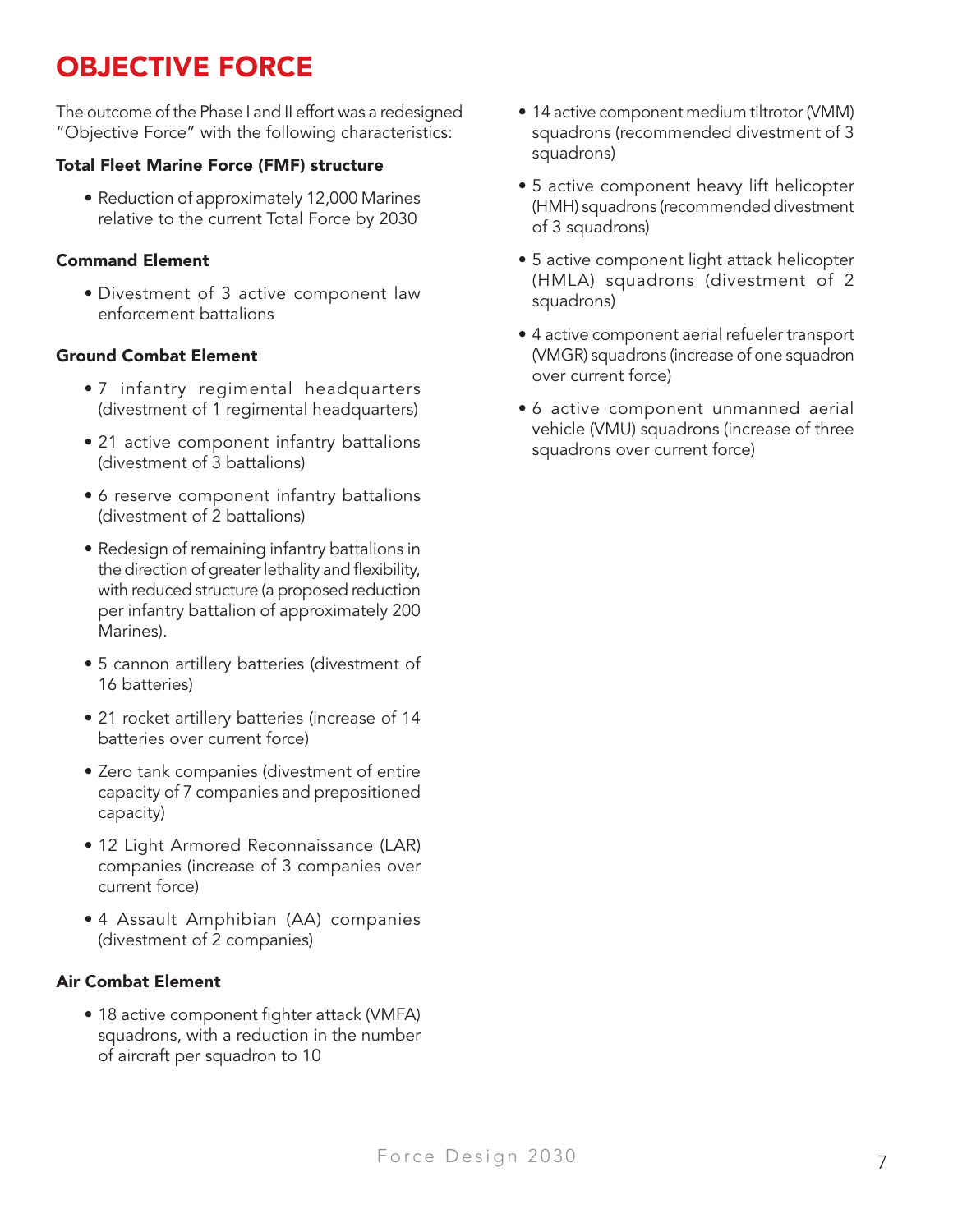# OBJECTIVE FORCE IMPLICATIONS

The recommendations of the Phase II IPT result in a potential savings of \$12B to be reallocated towards equipment modernization, training modernization, and force development priorities. However, I must emphasize that these initial results are just that: it remains for us to evaluate and refine during the upcoming Phase III effort. I have high confidence in several of the recommendations advanced by the Phase II IPTs, however, others require additional deliberate analysis during Phase III.

### ADDITIONAL OBSERVATIONS

I am not convinced that we have a clear understanding yet of F-35 capacity requirements for the future force. As a result, the Service will seek at least one external assessment of our Aviation Plan relative to NDS objectives and evolving naval and joint warfighting concepts.

As described in Congressional testimony, our continued pilot shortfalls are a factor we must consider and either scale programs of record accordingly or implement a sustainable, affordable solution. Other Services face similar shortfalls. This issue has recruiting, training, and retention factors – as well as fiscal and industrial base factors – that we must consider in reconciling the growing disparity between numbers of platforms and numbers of aircrew.

While the decrease in the number of infantry battalions is clearly articulated in the Phase II material, the absence of a major reduction in ground tactical combat vehicles is inconsistent with the systems-oriented reduction discussed above. DC CD&I will need to assess existing ground tactical vehicle programs of record and recommend appropriate adjustments to approved acquisition objectives.

#### FINDINGS IN WHICH I HAVE HIGH CONFIDENCE

#### Divestment of three infantry battalions

Based on the evolution of joint OPLANS that previously influenced capacity in our "base unit," and on my elimination of the requirement to size the force for a generic "2 MEB JFEO," the remaining 21 battalions will satisfy naval and joint requirements.

#### Investment in additional rocket artillery batteries

This investment provides the basis, over time, for generating one of the fundamental requirements for deterrence, and ultimately successful naval campaigns – long-range, precision expeditionary anti-ship missile fires. This requirement is based on one of the more well-supported conclusions from wargaming analysis conducted to date.

#### Divestment of tanks

We have sufficient evidence to conclude that this capability, despite its long and honorable history in the wars of the past, is operationally unsuitable for our highest-priority challenges in the future. Heavy ground armor capability will continue to be provided by the U.S. Army.

#### Divestment of three heavy helicopter squadrons

Based on analysis by our aviation subject-matter-experts, five squadrons provide sufficient capacity to satisfy our requirements as well as our future force as described in approved naval concepts.

#### Divestment of three medium-lift tiltrotor squadrons

Given the reduction of infantry battalion capacity and associated combat support, the remaining tiltrotor force should be sufficient to our needs.

*"The recommendations of the Phase II IPT result in a potential savings of \$12B to be reallocated towards equipment modernization, training modernization, and force development priorities."*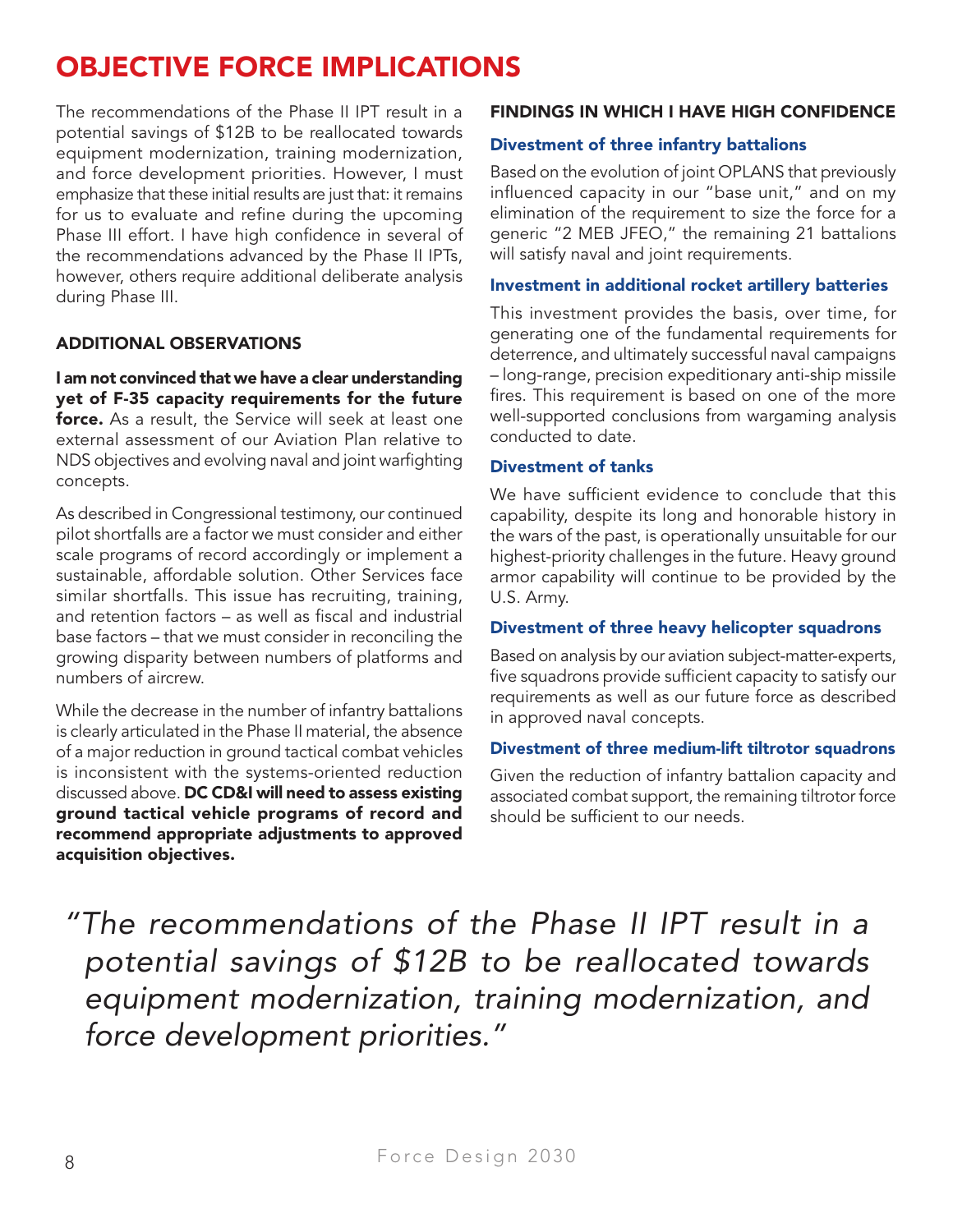#### Divestment of at least two light attack helicopter squadrons

While this capability has a certain amount of relevance to crisis and contingency missions which we must still be prepared to execute, it is operationally unsuitable for our highest-priority maritime challenges and excess to our needs with the divestment of three infantry battalions.

#### Investment in additional Unmanned Aerial Systems (UAS)

As a "stand-in" force of the future, the Marine Corps requires a family of UAS capabilities. We need to transition from our current UAS platforms to capabilities that can operate from ship, from shore, and able to employ both collection and lethal payloads. These future capabilities must be expeditionary and fully compatible with Navy platforms and command and control networks.

#### Divestment of 2 AA companies and reduction of AAV and Amphibious Combat Vehicle (ACV) requirements

With the reduction of infantry battalions and the elimination of the 2 MEB JFEO force development sizing construct, it follows that the requirement for protected mobility to support them also decreases.

#### Divestment of three law enforcement battalions

This capacity is excess to our current needs, which can be met by the remaining force with some adjustments in current operational practice.

#### Divestment of Marine Wing Support Groups (MWSG)

We have sufficient evidence dating back to the 2010 Force Structure Review Group analysis to support this move.

#### Divestment of three bridging companies

This capability is primarily relevant to sustained land operations. Given my guidance to avoid such criteria in designing the force, this capability is clearly excess to our requirements.

#### Expansion and increased resourcing of training and education

The level of detailed planning and analysis done by the Training and Education IPT is commendable. I am confident that the issues identified by the IPT are accurate, and have full confidence in its overall recommendations. The warfighting impact of all other future capabilities is directly tied to the level of commitment we make to training modernization. We have a lot of ground to make up in this area, and must allocate adequate resources now and into the future to close this gap.

#### FINDINGS WHICH DEMAND ADDITIONAL ANALYSIS DURING PHASE III

Based upon my assessment of the results of the first two phases of our force design effort, we must now spend additional time ensuring that we have accurately framed the problem before us and continue to refine our understanding of assumptions, constraints, restraints, and operational realities that may affect the design of our future force.

Additionally, there are specific outputs from the initial phases that must be refined through focused analytic work and deliberate experimentation. These outputs include:

#### Redesign of the infantry battalion

I am not confident that we have adequately assessed all of the implications of the future operating environment on the proposed structure of our future infantry battalion. While I fully support redesign of the infantry battalion in principle, I remain unconvinced that the specific proposed new construct makes the force more capable of Distributed Operations. We must conduct more live-force experimentation to ensure our proposed design results in a truly DO-capable force. I would like to see intensive further analysis of this proposed new structure during Phase III.

*"The warfighting impact of all other future capabilities is directly tied to the level of commitment we make to training modernization."*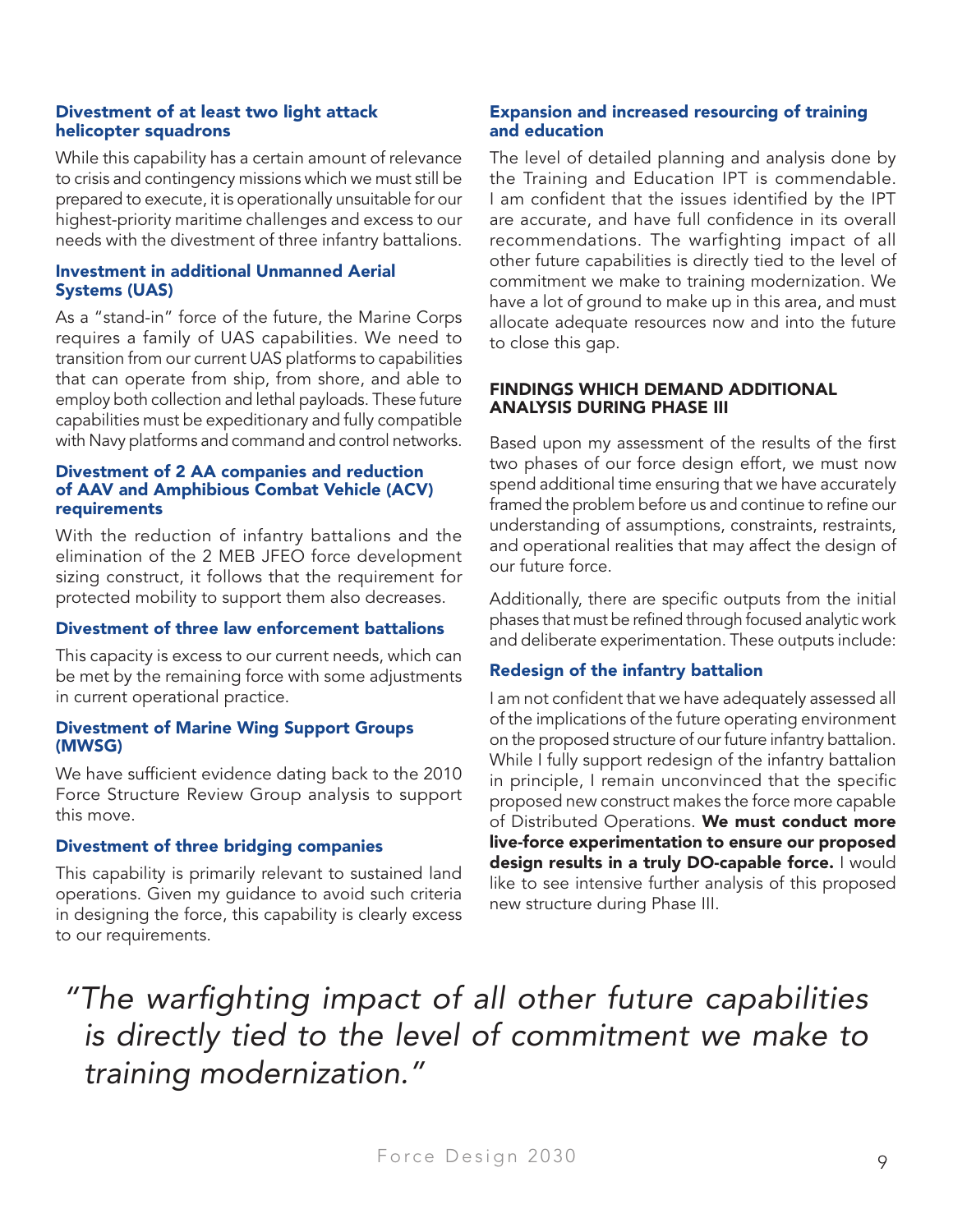#### Emerging naval expeditionary force formations

I am convinced that a transformation of our current formations is essential for successful integration and employment of future capabilities. While the Marine Littoral Regiment (MLR), recommended as an output from Phases I and II, appears to possess the required characteristics, there is simply not enough evidence at this time to support a wholesale reorganization of III MEF. Therefore, as a first step, we will initially create a singular MLR formation. We will use that initial formation to test and validate our concepts and refine the structure of the Marine Littoral Regiment during Phase III. Before we undertake an ambitious force wide transformation, we must validate our assumptions, wargame rigorously, pursue the necessary modeling, and ensure that our primary warfighting partner – Fleet Commanders – share our conclusions.

#### Littoral maneuver and sustainment

I am not confident that we have identified the additional structure required to provide the tactical maneuver and logistical sustainment needed to execute DMO, LOCE and EABO in contested littoral environments against our pacing threat. While not an afterthought by any means, I do not believe our Phase I and II efforts gave logistics sufficient attention. Resolving these two areas must be a priority for Phase III.

#### MEU redesign recommendations

The Phase II IPT seems to have produced an incrementally improved version of today's 3-ship ARG/MEU. This vision falls short of our future needs. We cannot accept or accede to recommendations for incremental change or better versions of legacy capabilities, but must pursue transformational capabilities that will provide naval fleets and joint force commanders with a competitive advantage in the gray zone and during contingency. I am confident that, with refined planning guidance, we can develop more operationally suitable recommendations for analysis and consideration.

#### Increase in Light Armored Reconnaissance

While I have repeatedly stated that all-domain reconnaissance and counter-reconnaissance will be a critical element of any future contingency, I remain unconvinced that additional wheeled, manned armored ground reconnaissance units are the best and only answer – especially in the Indo-Pacific region. We need to see more evidence during Phase III to support this conclusion before engaging in an expansion of our

existing capacity, or committing billions of dollars in procurement funds towards the acquisition of an Advanced Reconnaissance Vehicle (ARV).

#### Retention of 18 VMFA squadrons

Employment of the F-35 in support of future naval expeditionary TACAIR requirements requires additional study, as I noted previously. We will continue to learn more about the various roles that platform will fulfill, and we must be willing to assess and adjust our VMFA force structure and program of record accordingly. In addition, as noted earlier, our continued inability to build and sustain an adequate inventory of F-35 pilots leads me to conclude that we must be pragmatic regarding our ability to support the existing programof-record. We must conduct a more thorough review of our VMFA capacity requirements and ability to satisfy those requirements. This will require an external review of the issue that will inform our subsequent decisions.

*"We cannot accept or accede to recommendations for incremental change or better versions of legacy capabilities, but must pursue transformational capabilities that will provide naval fleets and joint force commanders with a competitive advantage in the gray zone and during contingency."*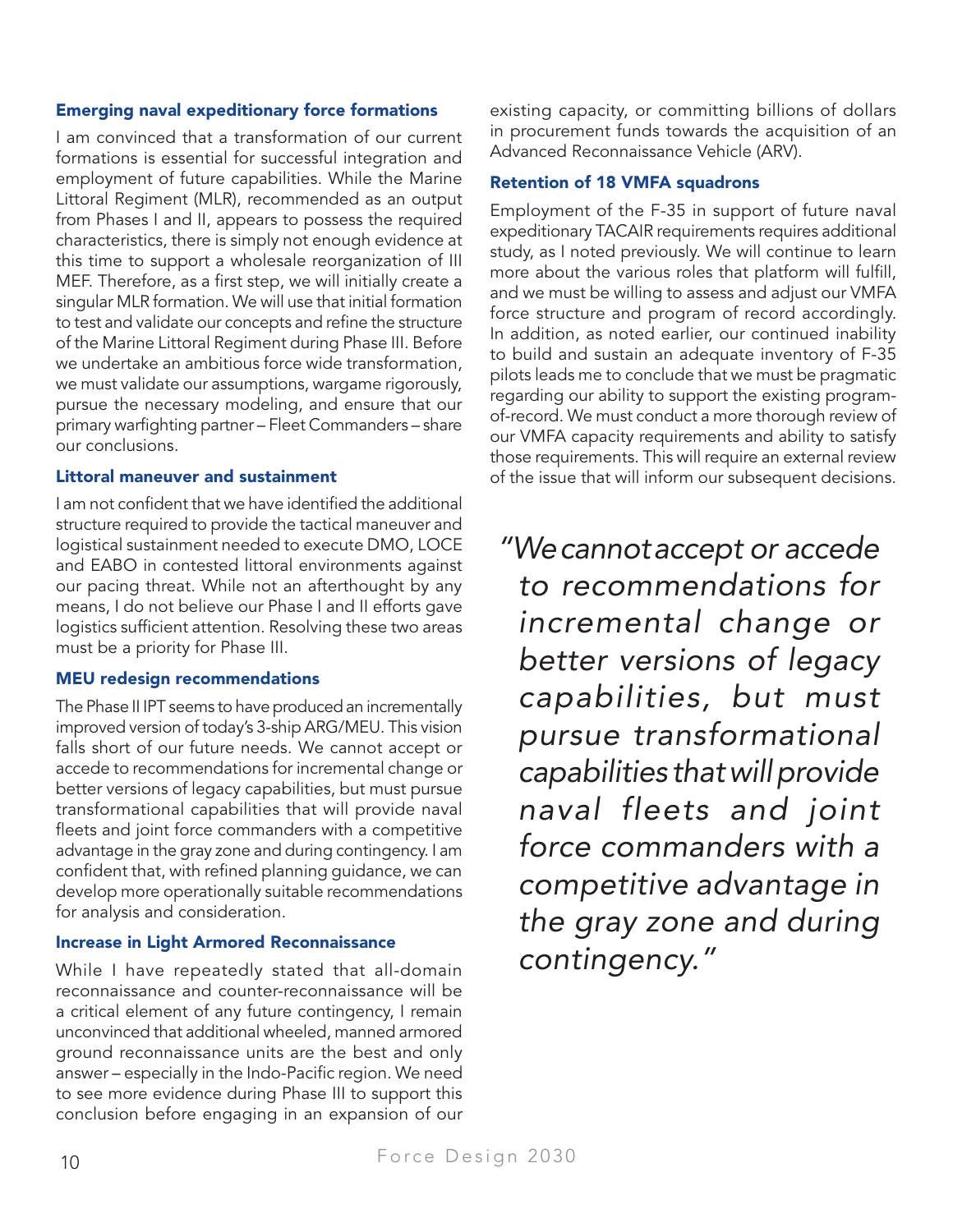# FOLLOW-ON GUIDANCE

In addition to the refinement areas addressed above, we have logical next steps to take in addressing Marine Corps structure outside the Active Component Fleet Marine Force. Those follow-on efforts include a comprehensive assessment of our Reserve Component and our Supporting Establishment.

#### MARINE SPECIAL OPERATIONS COMMAND (MARSOC)

Force design places new demands on our FMF that require us to revisit our current manpower policies supporting MARSOC. We must develop assignment policies that continue to satisfy MARSOC personnel requirements while ensuring appropriate rotation of personnel in and out of MARSOC. Any change to the current policies should not limit MARSOC's ability to recruit, assess and develop relationships and candidates, in coordination with FMF units and leaders. Recommended changes to policy should ensure Marines remain competitive for promotion and have broad opportunities for assignment within the Marine Corps and the joint force.

#### INFANTRY

I concur with IPT conclusions that our current entrylevel and advanced infantry training programs and policies will not meet future demands of our infantry elements. We will need to increase our upfront, entry-level training investment, and then look to make corresponding modifications to advanced infantry training to develop the quality, maturity and capabilities envisioned – including the multi-disciplinary infantry approach – in the IPT findings. This effort should include looking at ways to include all components of the 03XX occupational field, including reconnaissance and LAR. Explore ways to challenge existing models and paradigms to yield a more capable and mature infantry and reconnaissance force. TECOM will develop options for a modernized and more comprehensive entry-level infantry school to fundamentally improve the initial proficiency and skills of our infantry force.

#### EXPERIMENTATION AND WARGAMING RECOMMENDATIONS

To further refine and develop our understanding of force design changes, I am directing the immediate implementation of an intensive program of iterative

concept refinement, wargaming, analysis and simulation, and experimentation. I will be personally involved in and responsible for setting priorities and ensuring that necessary resources are made available for this effort. This will be a time-limited "surge" effort aimed at expanding and deepening the analytical basis underpinning our force design conclusions in support of future budget submissions. The effort will be led by the Marine Corps Warfighting Laboratory (MCWL), with additional resourcing and personnel augmentation.

I fully understand the challenges of establishing and sustaining a rapidly iterating research cycle, given the realities of resourcing and available time and personnel. It is also no panacea; there are uncertainties in the future we must account for. Technology and available funding are major factors, as is the rate at which our pacing threat modernizes and expands its operational reach. We must commit to a continuous cycle of learning and adjustment that ensures a margin of advantage over our adversaries, while remaining ready to respond to crisis 24/7/365.

#### DESIGN LEVERS AND FUNDAMENTALS

As we continue to refine our efforts and engage in additional IPTs, we must remain grounded in the fundamentals of force design vice pursuing only incremental change and minor adjustments to the current force. When visualizing the future naval expeditionary force, we will keep the following design levers in mind:

*Organizational Design:* Developing the form and function of elements (e.g. squad, etc.)

**Force Design:** Combining elements to form an organization (e.g. Brigade, FMF, JTF, etc.)

*Force Structure:* Capacities of elements and organizations; aggregate force structure capacities; setting end-strength

**Force Posture:** Where organizations are physically located and their anticipated activities

*Naval and Joint Force Integration:* Combining components into a system for employment; scalability and interoperability

*New Capabilities:* Enablers for doing things differently; impacts all other levers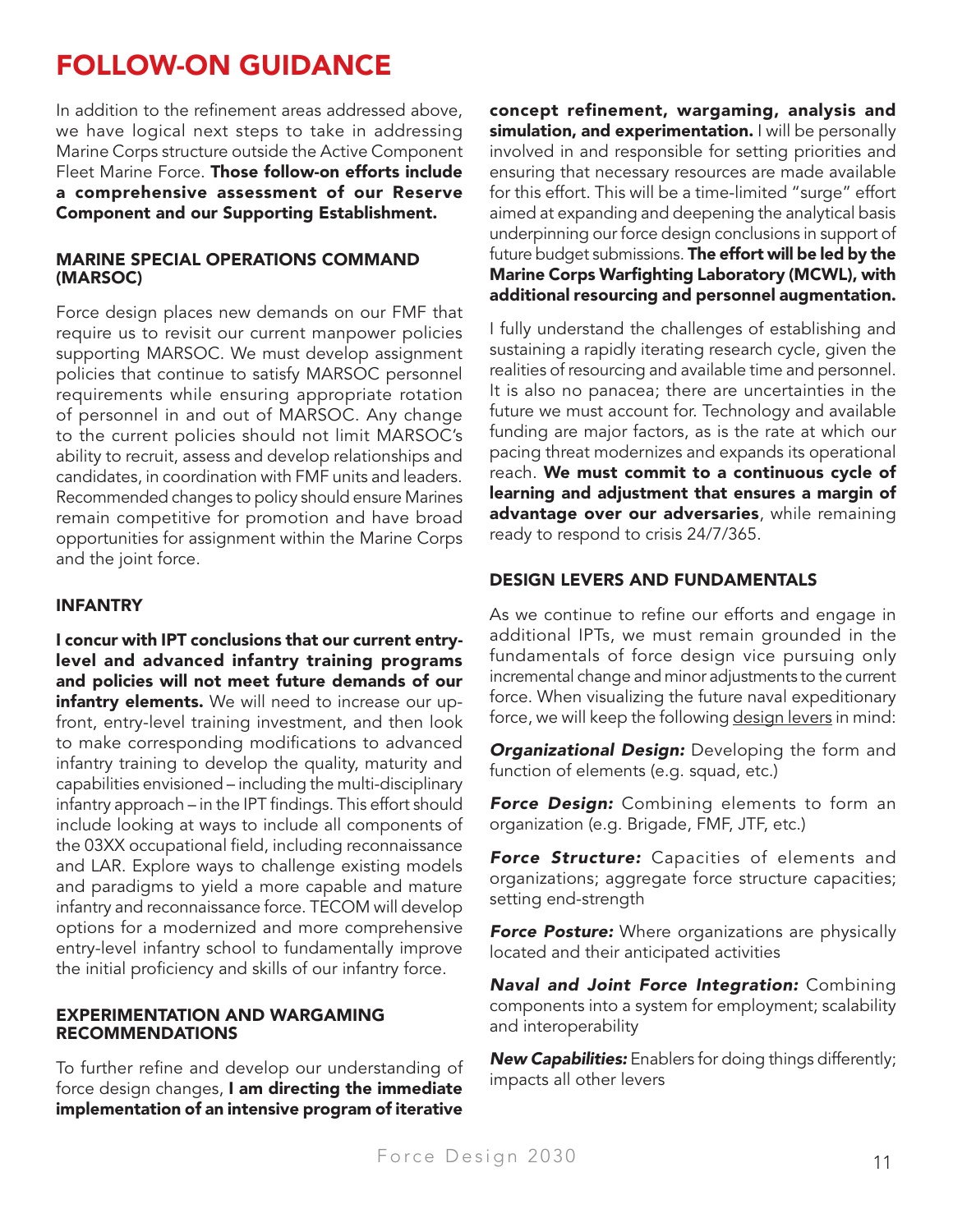In addition to the design levers identified above, participants in our follow-on planning efforts should remain mindful of the following design fundamentals that will facilitate their efforts.

- Focus on capabilities and force postures that maximize conventional deterrence such as capabilities that provide the option for us to strike effectively first from a force posture (location and disposition) that balances forward presence and integration with allies and partners and allows for the flexibility to dictate the time and place of action.
- Focus on capabilities required to satisfy approved naval concepts of DMO, EABO, and LOCE.
- Focus on capabilities that create a competitive, asymmetrical advantage in maritime gray zone operations globally.
- Focus on capabilities required to develop a truly DO-capable force that can mass effects while minimizing signature; maximize efficient tactical mobility; reduce logistics demand; and expand the range of mutual support across all tactical echelons.
- Minimize organization reliance on attachments; goal should be to maximize unit cohesion and implicit communication.
- Develop multi-axis, multi-domain precision fires organic at all echelons, enabled by a federated system of networks to ensure all elements can fight in a degraded command and control environment.
- Develop smaller but better-connected formations that organically possess a complete kill chain appropriate to echelon, and that can prevail in a contested operating environment.
- Factor in the increased importance of range and endurance of manned systems, unmanned systems, and munitions given the expanse and non-contiguous nature of Indo-Pacific geography and the ever-expanding range of threat systems.
- Focus on rapid employment and the scalability of Marine force elements.
- Ensure composable force elements constructed from purpose-built modified formations.
- Maintain an all-domain (air, surface, subsurface, space, cyberspace) perspective.
- Create greater resilience in our C4 and ISR systems to counter more sophisticated threat capabilities.
- Develop military deception, camouflage, cover, concealment, and obscurant capabilities to defeat terminal phase attack and challenge broad area surveillance.
- Pursue the development of organic C4ISR, maneuver, and fires capabilities (organic network) at all echelons.
- Create purpose-built forces. (Ensure all elements are equipped and trained for their specified purposes. Aggregating specialized units with base elements creates a tailored multi-domain force in order to provide maximum relevant combat power (RCP) on-demand.)
- *"We will need to increase our up-front, entry-level training investment, and then look to make corresponding modifications to advanced infantry training to develop the quality, maturity and capabilities envisioned – including the multidisciplinary infantry approach – in the IPT findings."*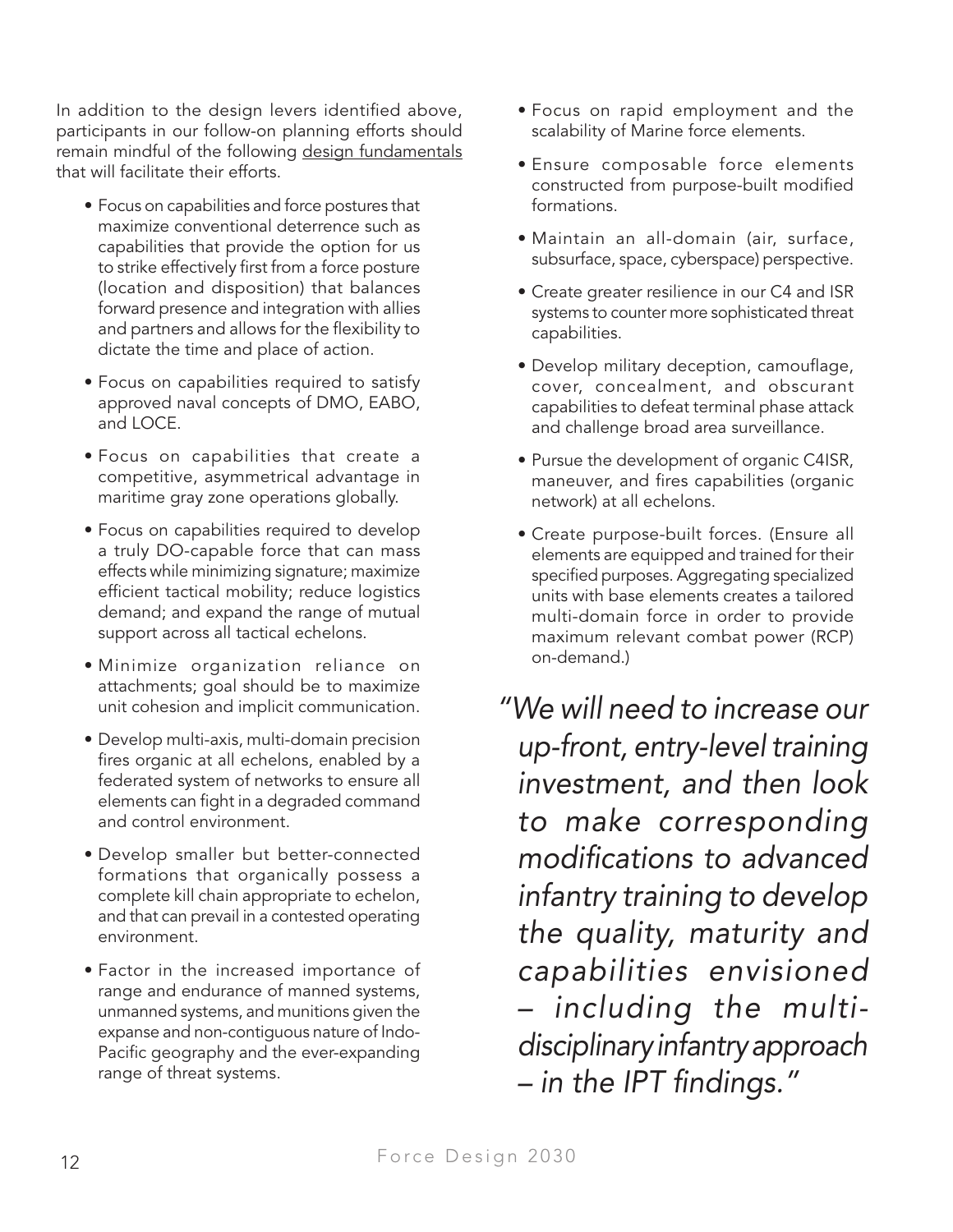# **CONCLUSION**

We have made significant progress to date in our force design efforts. While these efforts have undeniably been productive and will inform our divestment and investment decisions going-forward, we should view them as first steps in a longer journey. We have much more work to do to ensure our recommendations rest upon a solid analytic foundation. While I am confident in the merits and operational suitability of many of the IPT recommendations, in other areas we have a ways to go before making decisions. We simply must have more analysis and evidence, which comes from modeling and experimentation.

While the Future Force we are developing is different in terms of structure and capabilities, it is consistent with our historical roots as Fleet Marine Forces and directly supports our Title 10 responsibility to seize and defend advanced naval bases, and perform all such duties as directed by the President. It is also important to note that methods and concepts such as Expeditionary Advanced Base Operations are not the sum total of our contribution to the joint force. We will continue to serve as the nation's premier crisis response force around the globe, and contribute to the deterrence and warfighting needs of all combatant commands.

Semper Fidelis, **Berger** 

General, U.S. Marine Corps Commandant of the Marine Corps